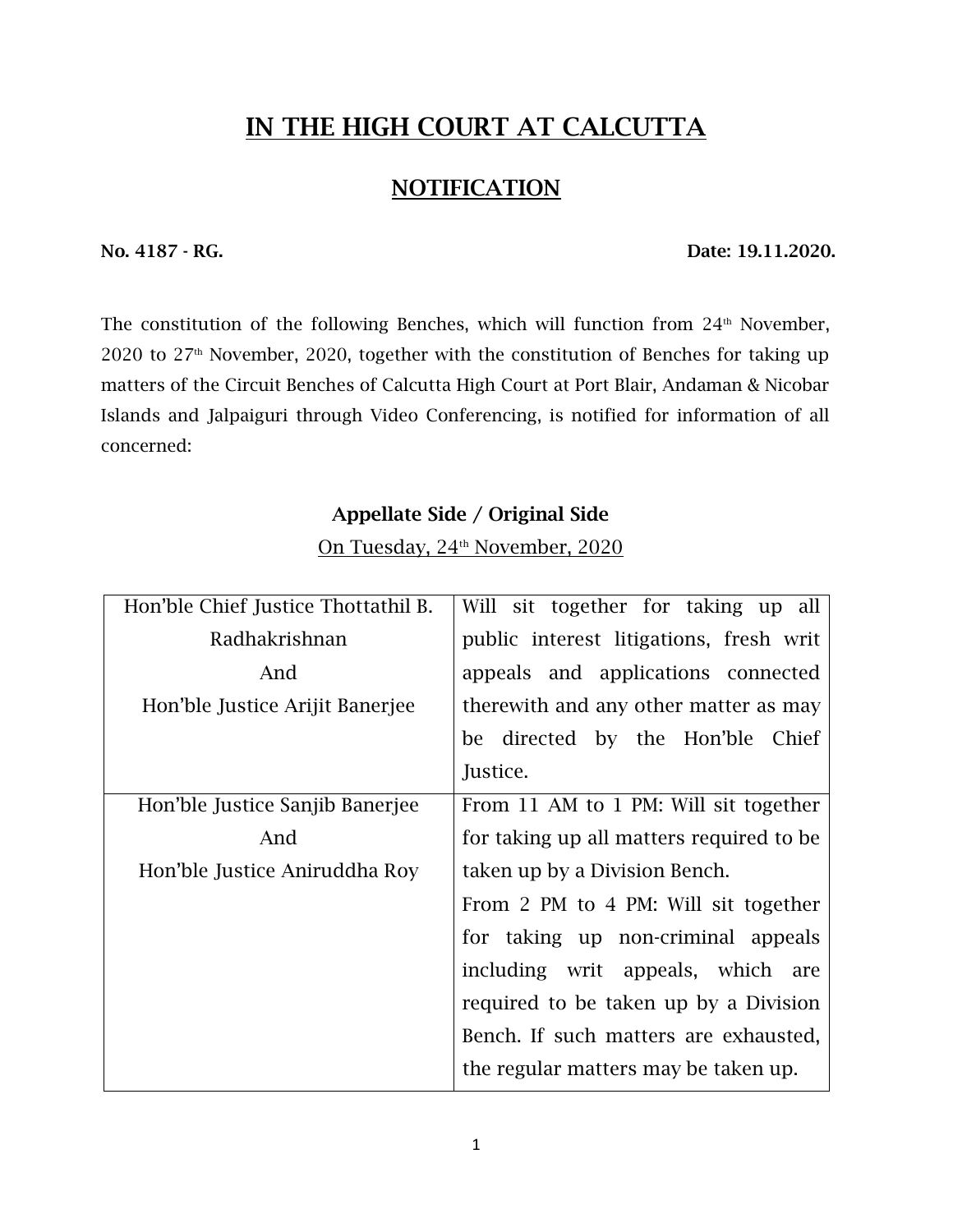| Hon'ble Justice Soumen Sen         | Will sit together for taking up all      |
|------------------------------------|------------------------------------------|
| And                                | matters required to be taken up by a     |
| Hon'ble Justice Saugata            | Division Bench.                          |
| Bhattacharyya                      |                                          |
| Hon'ble Justice Subrata Talukdar   | From 11 AM to 1 PM: Will sit together    |
| And                                | for taking up all matters required to be |
| Hon'ble Justice Tirthankar Ghosh   | taken up by a Division Bench.            |
|                                    | From 2 PM to 4 PM: Will sit together     |
|                                    | for taking up criminal appeals, which    |
|                                    | are required to be taken up by a         |
|                                    | Division Bench. If such matters are      |
|                                    | exhausted, the regular matters may be    |
|                                    | taken up.                                |
| Hon'ble Justice Rajarshi Bharadwaj | All writ matters required to be taken    |
|                                    | up by a Judge sitting singly.            |
|                                    |                                          |
| Hon'ble Justice Shampa Sarkar      | All writ matters required to be taken    |
|                                    | up by a Judge sitting singly.            |
|                                    |                                          |
| Hon'ble Justice Arindam Mukherjee  | matters of Appellate Side and<br>All     |
|                                    | Original Side required to be taken up    |
|                                    | by a Judge sitting singly, except writ   |
|                                    | matters.                                 |
|                                    |                                          |
| Hon'ble Justice Bibek Chaudhuri    | All criminal matters to be taken up by   |
|                                    | a Judge sitting singly other than writ   |
|                                    | matters.                                 |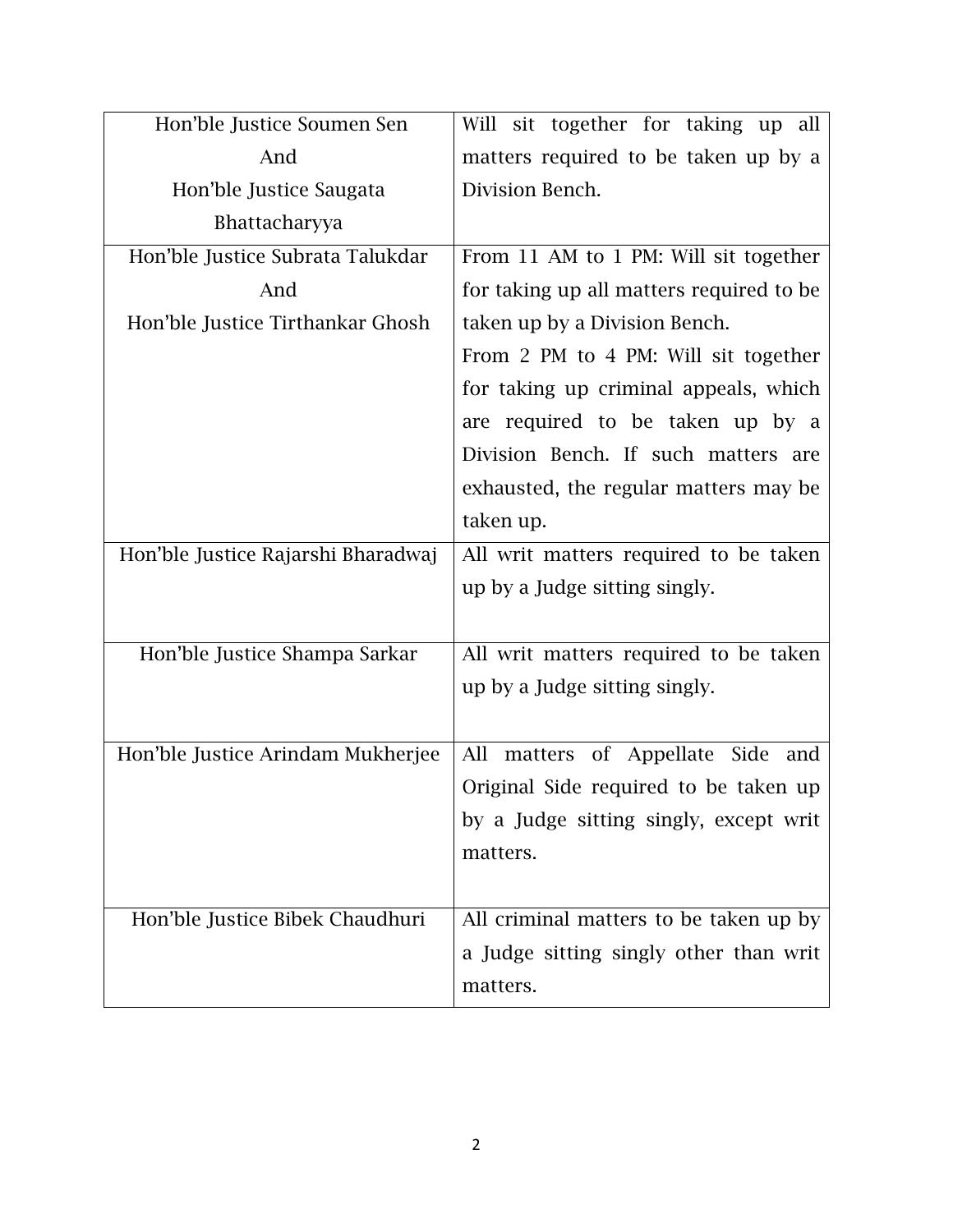### **Appellate Side / Original Side**

## On Wednesday, 25<sup>th</sup> November, 2020

| Hon'ble Chief Justice Thottathil B. | Will sit together for taking up all     |
|-------------------------------------|-----------------------------------------|
| Radhakrishnan                       | public interest litigations, fresh writ |
| And                                 | appeals and applications connected      |
| Hon'ble Justice Arijit Banerjee     | therewith and any other matter as may   |
|                                     | be directed by the Hon'ble Chief        |
|                                     | Justice.                                |
| Hon'ble Justice Sanjib Banerjee     | Will sit together for taking up all     |
| And                                 | matters required to be taken up by a    |
| Hon'ble Justice Aniruddha Roy       | Division Bench.                         |
|                                     |                                         |
| Hon'ble Justice I.P. Mukerji        | Will sit together for taking up all     |
| And                                 | matters required to be taken up by a    |
| Hon'ble Justice Md. Nizamuddin      | Division Bench.                         |
| Hon'ble Justice Subrata Talukdar    | Will sit together for taking up all     |
| And                                 | matters required to be taken up by a    |
| Hon'ble Justice Tirthankar Ghosh    | Division Bench.                         |
| Hon'ble Justice Rajarshi Bharadwaj  | All writ matters required to be taken   |
|                                     | up by a Judge sitting singly.           |
| Hon'ble Justice Shampa Sarkar       | All writ matters required to be taken   |
|                                     | up by a Judge sitting singly.           |
| Hon'ble Justice Arindam Mukherjee   | All matters of Appellate Side<br>and    |
|                                     | Original Side required to be taken up   |
|                                     | by a Judge sitting singly, except writ  |
|                                     | matters.                                |
| Hon'ble Justice Bibek Chaudhuri     | All criminal matters to be taken up by  |
|                                     | a Judge sitting singly other than writ  |
|                                     | matters.                                |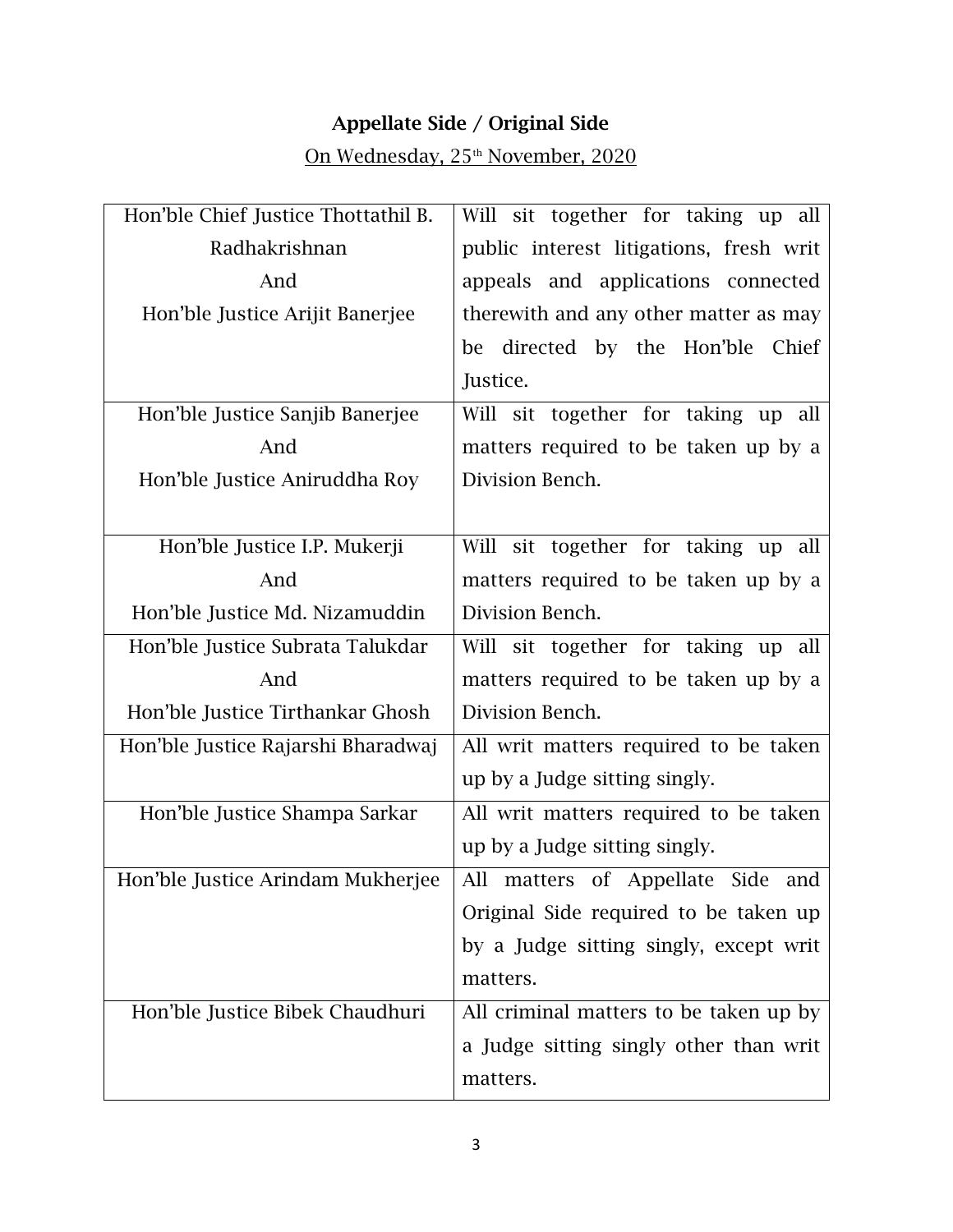# **Appellate Side / Original Side (Through Video Conference) From Chamber / Residence**

On Wednesday, 25<sup>th</sup> November, 2020

| Hon'ble Justice Sabyasachi | All writ matters required to be taken |
|----------------------------|---------------------------------------|
| Bhattacharyya              | up by a Judge sitting singly.         |
| Hon'ble Justice Moushumi   | All writ matters required to be taken |
| Bhattacharya               | up by a Judge sitting singly.         |

# **In the High Court at Calcutta Circuit Bench at Port Blair, A&N Islands And Circuit Bench at Jalpaiguri (Through Video Conference) From the Principal Bench at Calcutta** On Wednesday, 25<sup>th</sup> November, 2020

| Hon'ble Justice Samapti Chatterjee   | Will sit together for taking up matters                                                           |
|--------------------------------------|---------------------------------------------------------------------------------------------------|
| And<br>Hon'ble Justice Kausik Chanda | required to be taken up by a Division<br>excluding<br>Public<br>Bench<br>Interest<br>Litigations. |
| Hon'ble Justice Samapti Chatterjee   | All matters required to be taken up by<br>a Judge sitting singly.                                 |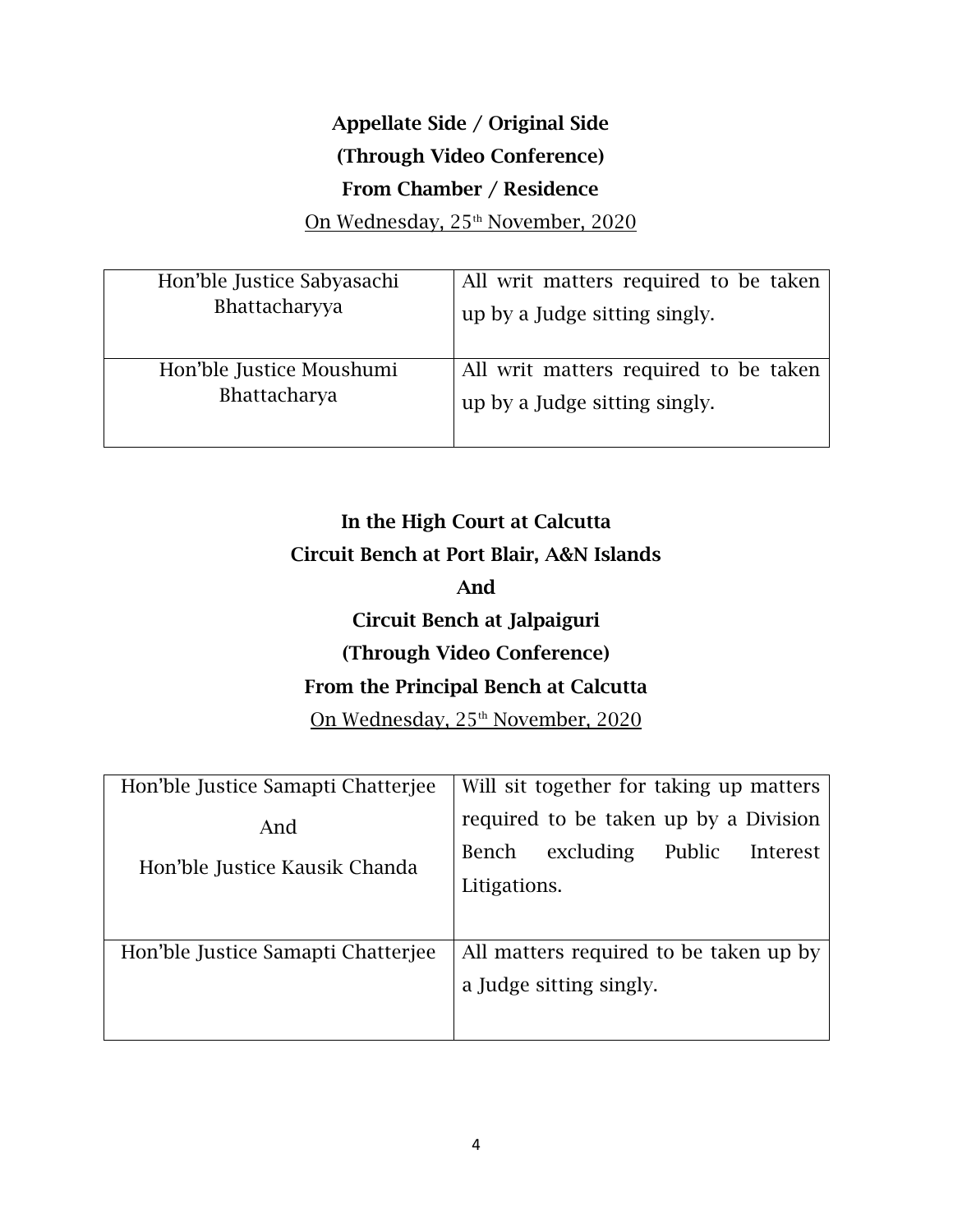### **Appellate Side / Original Side**

# On Thursday, 26<sup>th</sup> November, 2020

| Hon'ble Chief Justice Thottathil B. | Will sit together for taking up all      |
|-------------------------------------|------------------------------------------|
| Radhakrishnan                       | public interest litigations, fresh writ  |
| And                                 | appeals and applications connected       |
| Hon'ble Justice Arijit Banerjee     | therewith and any other matter as may    |
|                                     | be directed by the Hon'ble Chief         |
|                                     | Justice.                                 |
| Hon'ble Justice I.P. Mukerji        | Will sit together for taking up all      |
| And                                 | matters required to be taken up by a     |
| Hon'ble Justice Md. Nizamuddin      | Division Bench.                          |
| Hon'ble Justice Harish Tandon       | From 11 AM to 1 PM: Will sit together    |
| And                                 | for taking up all matters required to be |
| Hon'ble Justice Hiranmay            | taken up by a Division Bench.            |
| Bhattacharyya                       | From 2 PM to 4 PM: Will sit together     |
|                                     | for taking up non-criminal appeals       |
|                                     | including writ appeals, which are        |
|                                     | required to be taken up by a Division    |
|                                     | Bench. If such matters are exhausted,    |
|                                     | the regular matters may be taken up.     |
| Hon'ble Justice Joymalya Bagchi     | From 11 AM to 1 PM: Will sit together    |
| And                                 | for taking up all matters required to be |
| Hon'ble Justice Suvra Ghosh         | taken up by a Division Bench.            |
|                                     | From 2 PM to 4 PM: Will sit together     |
|                                     | for taking up criminal appeals, which    |
|                                     | are required to be taken up by a         |
|                                     | Division Bench. If such matters are      |
|                                     | exhausted, the regular matters may be    |
|                                     | taken up.                                |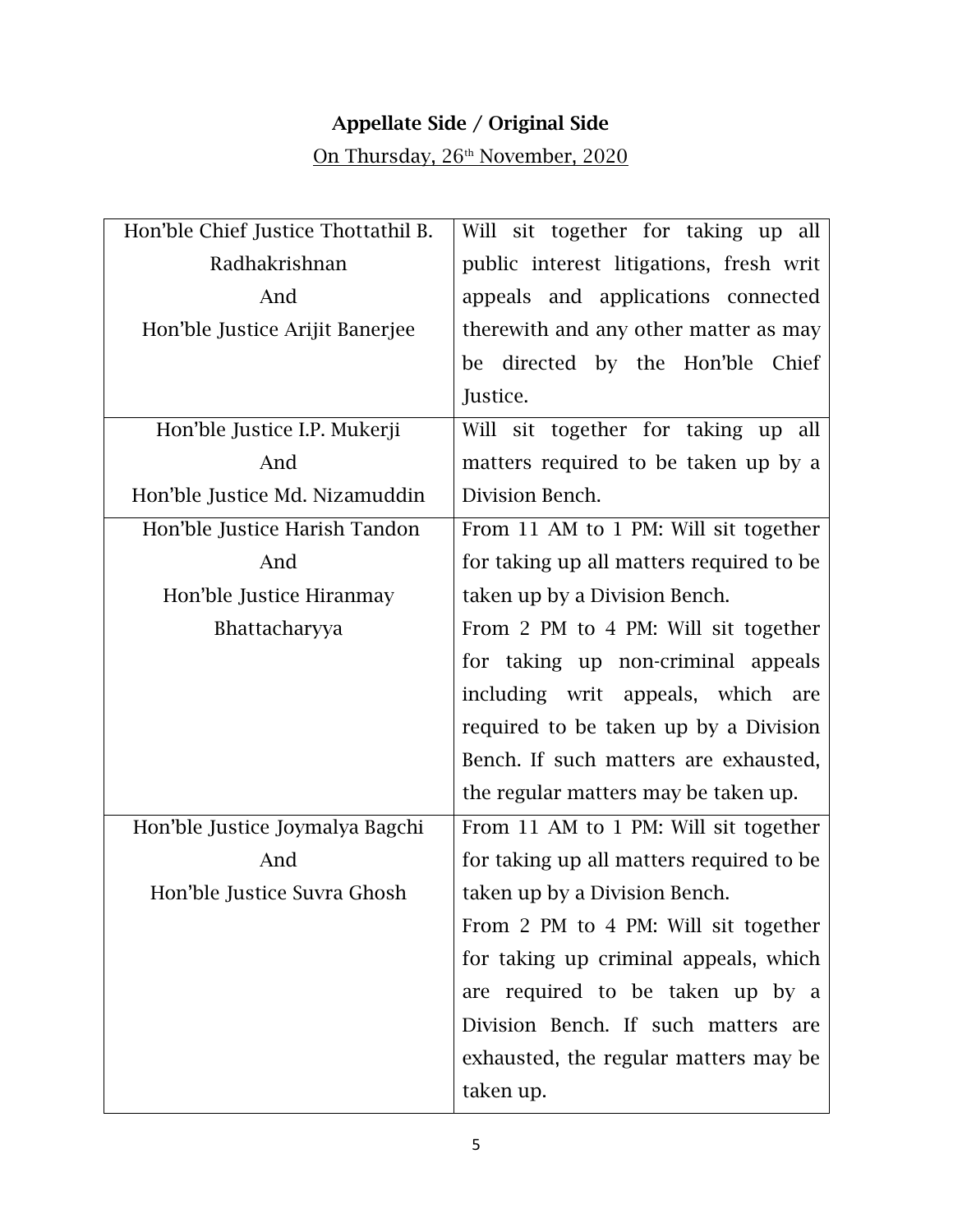| Hon'ble Justice Debangsu Basak | All writ matters required to be taken  |
|--------------------------------|----------------------------------------|
|                                | up by a Judge sitting singly.          |
| Hon'ble Justice Biswajit Basu  | All matters of Appellate Side<br>and   |
|                                | Original Side required to be taken up  |
|                                | by a Judge sitting singly, except writ |
|                                | matters.                               |
| Hon'ble Justice Abhijit        | All writ matters required to be taken  |
| Gangopadhyay                   | up by a Judge sitting singly.          |
| Hon'ble Justice Jay Sengupta   | All criminal matters to be taken up by |
|                                | a Judge sitting singly other than writ |
|                                | matters.                               |

### **Appellate Side / Original Side**

On Friday, 27<sup>th</sup> November, 2020

| Hon'ble Chief Justice Thottathil B. | Will sit together for taking up all      |
|-------------------------------------|------------------------------------------|
| Radhakrishnan                       | public interest litigations, fresh writ  |
| And                                 | appeals and applications connected       |
| Hon'ble Justice Arijit Banerjee     | therewith and any other matter as may    |
|                                     | be directed by the Hon'ble Chief         |
|                                     | Justice.                                 |
| Hon'ble Justice Harish Tandon       | From 11 AM to 1 PM: Will sit together    |
| And                                 | for taking up all matters required to be |
| Hon'ble Justice Hiranmay            | taken up by a Division Bench.            |
| <b>Bhattacharyya</b>                | From 2 PM to 4 PM: Will sit together     |
|                                     | for taking up non-criminal appeals       |
|                                     | including writ appeals, which are        |
|                                     | required to be taken up by a Division    |
|                                     | Bench. If such matters are exhausted,    |
|                                     | the regular matters may be taken up.     |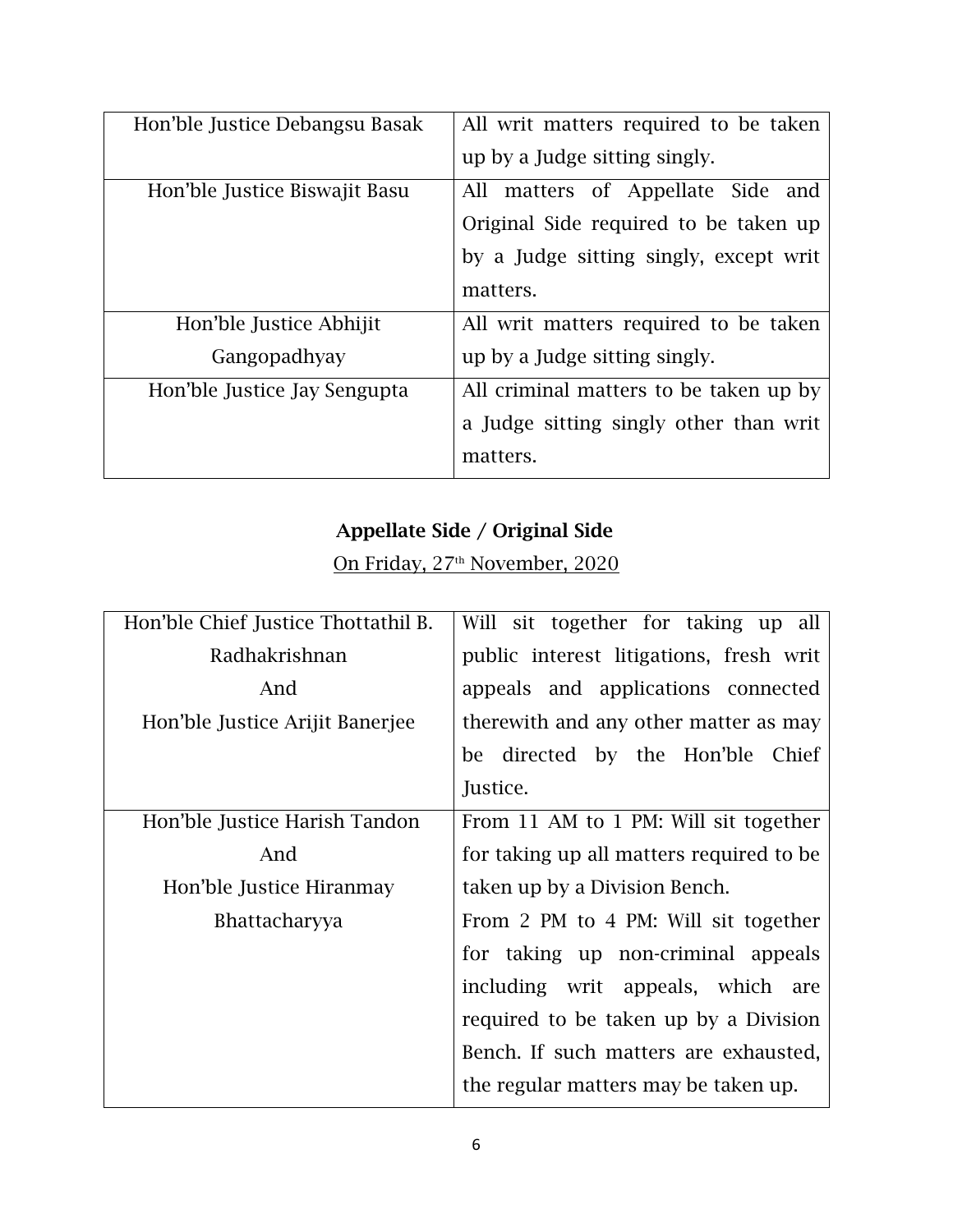| Hon'ble Justice Joymalya Bagchi    | From 11 AM to 1 PM: Will sit together    |
|------------------------------------|------------------------------------------|
| And                                | for taking up all matters required to be |
| Hon'ble Justice Suvra Ghosh        | taken up by a Division Bench.            |
|                                    | From 2 PM to 4 PM: Will sit together     |
|                                    | for taking up criminal appeals, which    |
|                                    | are required to be taken up by a         |
|                                    | Division Bench. If such matters are      |
|                                    | exhausted, the regular matters may be    |
|                                    | taken up.                                |
|                                    |                                          |
| Hon'ble Justice Samapti Chatterjee | Will sit together for taking up all      |
| And                                | matters required to be taken up by a     |
| Hon'ble Justice Kausik Chanda      | Division Bench.                          |
|                                    |                                          |
| Hon'ble Justice Debangsu Basak     | All writ matters required to be taken    |
|                                    | up by a Judge sitting singly.            |
|                                    |                                          |
| Hon'ble Justice Biswajit Basu      | All matters of Appellate Side<br>and     |
|                                    | Original Side required to be taken up    |
|                                    | by a Judge sitting singly, except writ   |
|                                    | matters.                                 |
| Hon'ble Justice Abhijit            | All writ matters required to be taken    |
| Gangopadhyay                       | up by a Judge sitting singly.            |
|                                    |                                          |
| Hon'ble Justice Jay Sengupta       | All criminal matters to be taken up by   |
|                                    | a Judge sitting singly other than writ   |
|                                    | matters.                                 |